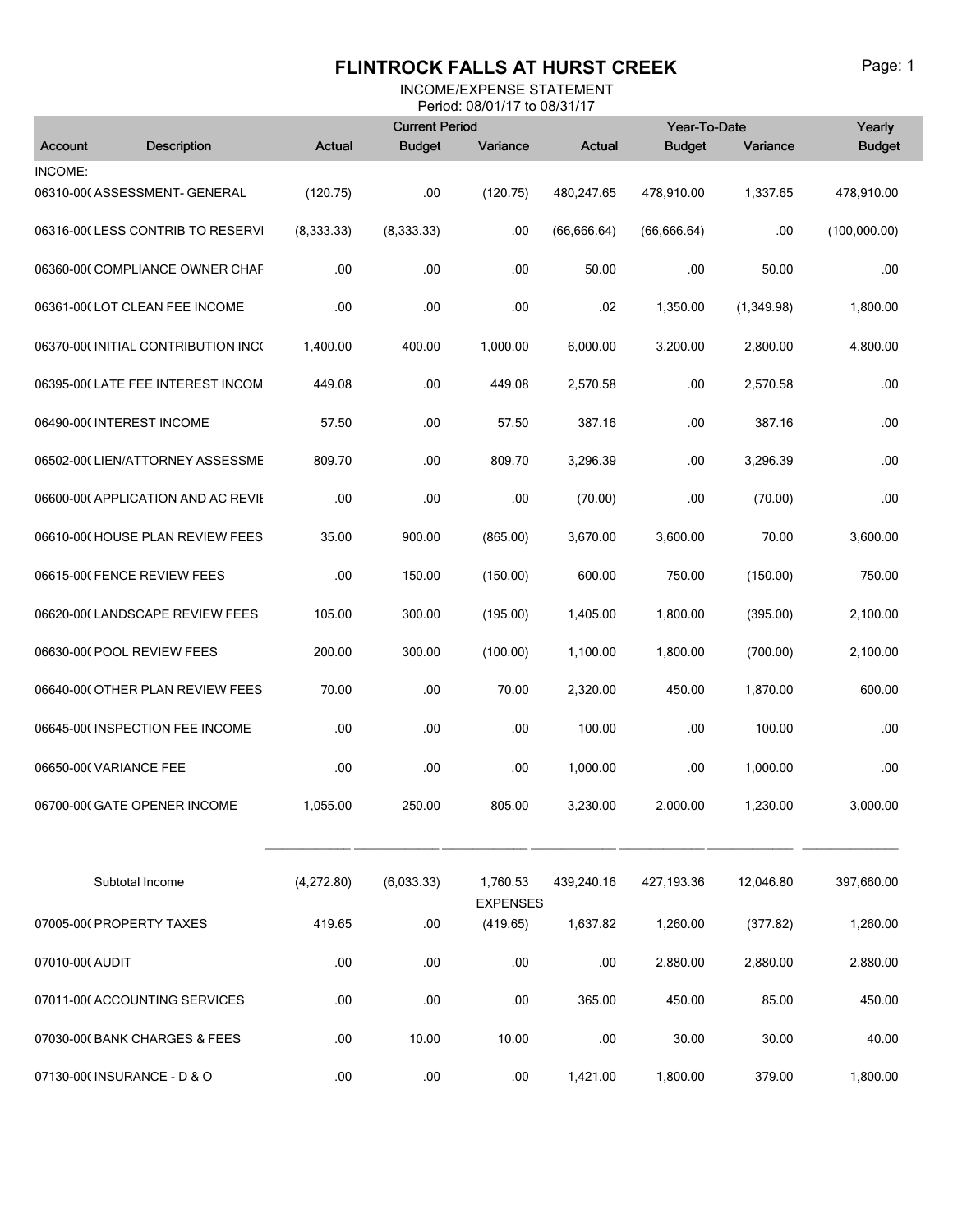## FLINTROCK FALLS AT HURST CREEK Page: 2

INCOME/EXPENSE STATEMENT Period: 08/01/17 to 08/31/17

| $F$ CIIVU. VOIV II I I I VOIV J II I I<br>Year-To-Date<br>Yearly<br><b>Current Period</b> |                                    |          |               |            |           |               |              |               |
|-------------------------------------------------------------------------------------------|------------------------------------|----------|---------------|------------|-----------|---------------|--------------|---------------|
| Account                                                                                   | Description                        | Actual   | <b>Budget</b> | Variance   | Actual    | <b>Budget</b> | Variance     | <b>Budget</b> |
| 07132-00(INSURANCE - UMBRELLA                                                             |                                    | .00      | .00           | .00.       | 1,750.00  | 2,400.00      | 650.00       | 2,400.00      |
| 07135-00( INSURANCE - G/L                                                                 |                                    | .00      | .00           | .00        | 6,001.00  | 6,800.00      | 799.00       | 6,800.00      |
| 07150-00(LANDSCAPE - CONTRACT                                                             |                                    | 7,246.08 | 7,246.09      | .01        | 57,968.64 | 57,968.72     | .08          | 86,953.08     |
|                                                                                           | 07155-00(LANDSCAPE - SUPPLIES & L  | 9.203.42 | .00           | (9,203.42) | 9,790.68  | 24,712.00     | 14,921.32    | 29,712.00     |
|                                                                                           | 07160-00(LANDSCAPE IRRIGATION RE   | 1,658.84 | 900.00        | (758.84)   | 6,650.68  | 7,200.00      | 549.32       | 10,800.00     |
| 07165-00(LOT MOWING                                                                       |                                    | .00      | .00           | .00        | .00       | 1,350.00      | 1,350.00     | 1,800.00      |
| 07170-00(LEGAL                                                                            |                                    | 972.20   | .00           | (972.20)   | 13,149.70 | 2,500.00      | (10, 649.70) | 4,500.00      |
|                                                                                           | 07171-00(FILING FEES/LIENS/VARIAN( | .00      | 30.00         | 30.00      | 781.80    | 240.00        | (541.80)     | 360.00        |
|                                                                                           | 07184-00(REPAIRS/MAINT - GENERAL   | 15.76    | 50.00         | 34.24      | 151.14    | 400.00        | 248.86       | 600.00        |
| 07185-00(EQUIPMENT REPAIRS                                                                |                                    | .00      | 50.00         | 50.00      | .00       | 400.00        | 400.00       | 600.00        |
| 07186-00(LIGHTING & ELECTRIC                                                              |                                    | 614.22   | 140.00        | (474.22)   | 1,069.64  | 3,120.00      | 2,050.36     | 3,680.00      |
| 07187-00(GATE REPAIRS                                                                     |                                    | 5,665.43 | 220.00        | (5,445.43) | 6,715.49  | 1,760.00      | (4,955.49)   | 2,640.00      |
| 07190-00( MISC. EXPENSE                                                                   |                                    | .00      | 30.00         | 30.00      | 111.76    | 240.00        | 128.24       | 360.00        |
|                                                                                           | 07191-00(MANAGEMENT CONTRACT I     | 2,000.00 | 2,000.00      | .00        | 16,083.16 | 16,000.00     | (83.16)      | 24,000.00     |
|                                                                                           | 07192-00(MANAGEMENT-ADDITIONAL     | 50.00    | .00           | (50.00)    | 100.00    | 200.00        | 100.00       | 300.00        |
|                                                                                           | 07193-00(MANAGEMENT - PORTER SE    | 303.10   | 305.00        | 1.90       | 2,273.25  | 2,440.00      | 166.75       | 3,660.00      |
|                                                                                           | 07196-00(PLAN REVIEWS/INSPECTION   | (430.00) | 140.00        | 570.00     | 1,180.00  | 875.00        | (305.00)     | 980.00        |
|                                                                                           | 07197-00(MONTHLY ARCH CONSULTII    | .00      | 1,500.00      | 1,500.00   | 13,500.00 | 12,000.00     | (1,500.00)   | 18,000.00     |
|                                                                                           | 07200-00( OFFICE SUPPLIES & EXPEN  | .00      | .00           | .00        | 450.00    | 450.00        | .00          | 600.00        |
| 07201-00(MEETINGS EXPENSE                                                                 |                                    | .00      | .00           | .00        | 165.00    | 600.00        | 435.00       | 600.00        |
| 07202-00( PRINTING                                                                        |                                    | 18.75    | 55.00         | 36.25      | 911.73    | 440.00        | (471.73)     | 660.00        |
| 07205-00( GATE OPENER EXPENSE                                                             |                                    | 1,064.44 | 150.00        | (914.44)   | 2,939.35  | 1,200.00      | (1,739.35)   | 1,800.00      |
| 07210-00( RFID MAINT AGREEMENT                                                            |                                    | .00      | .00           | .00        | 3,247.50  | 3,250.00      | 2.50         | 3,250.00      |
|                                                                                           | 07215-00( RFID MONTHLY CONTRACT    | 1,352.70 | 1,175.00      | (177.70)   | 9,997.23  | 9,400.00      | (597.23)     | 14,100.00     |
|                                                                                           | 07220-00(POSTAGE & DELIVERY FEES   | 88.01    | 155.00        | 66.99      | 1,812.22  | 1,240.00      | (572.22)     | 1,860.00      |